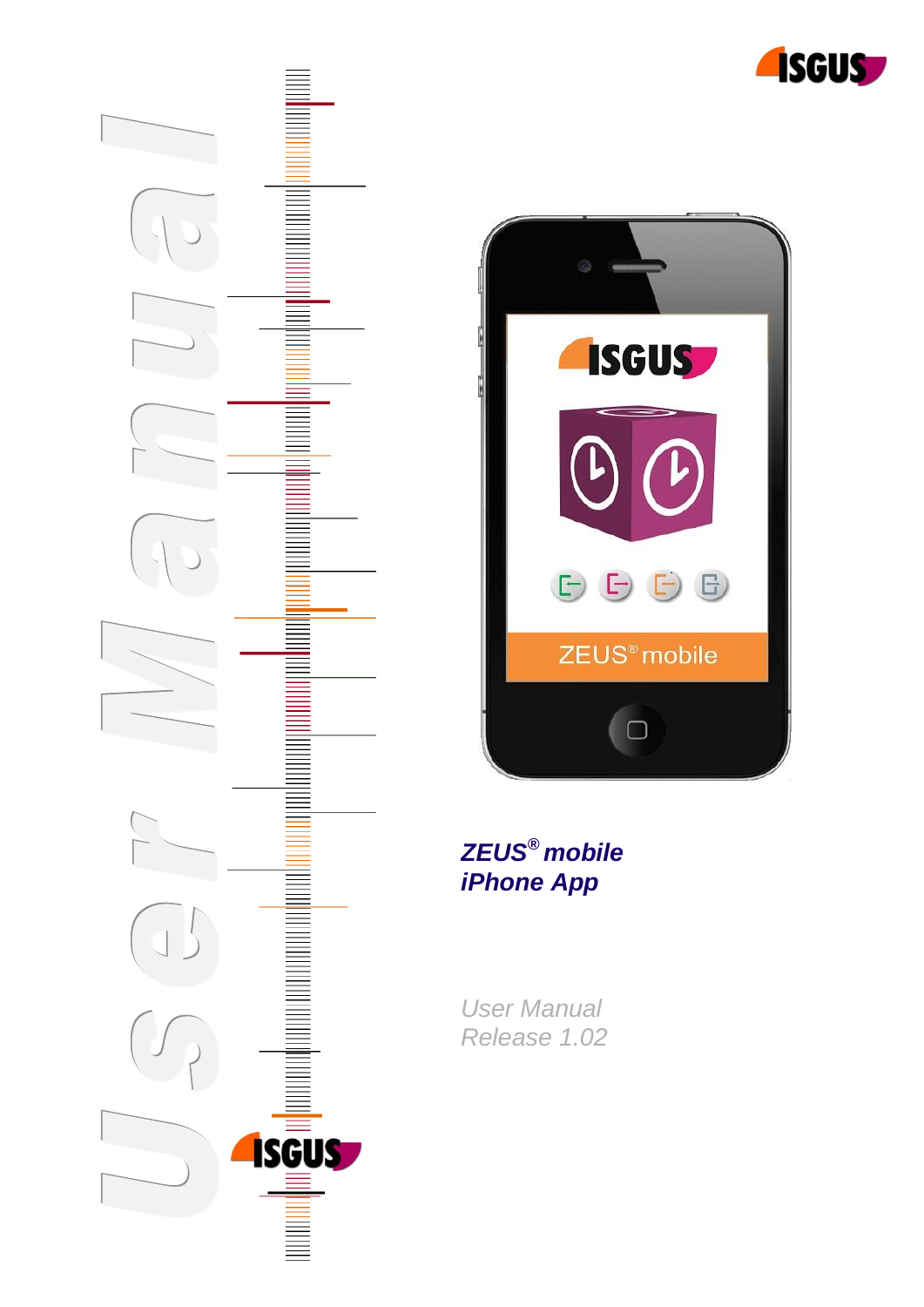

# Contents

| $1 \quad$<br>1.1<br>$\mathbf{2}$<br>2.1 |  |  |
|-----------------------------------------|--|--|
|                                         |  |  |
|                                         |  |  |
|                                         |  |  |
|                                         |  |  |
| 2.2.1                                   |  |  |
| 2.2.2                                   |  |  |
| 2.2.3                                   |  |  |
| 2.3                                     |  |  |
| 2.4                                     |  |  |
| 241                                     |  |  |
| 242                                     |  |  |
| 2.4.3                                   |  |  |
| 244                                     |  |  |
| 2.4.5                                   |  |  |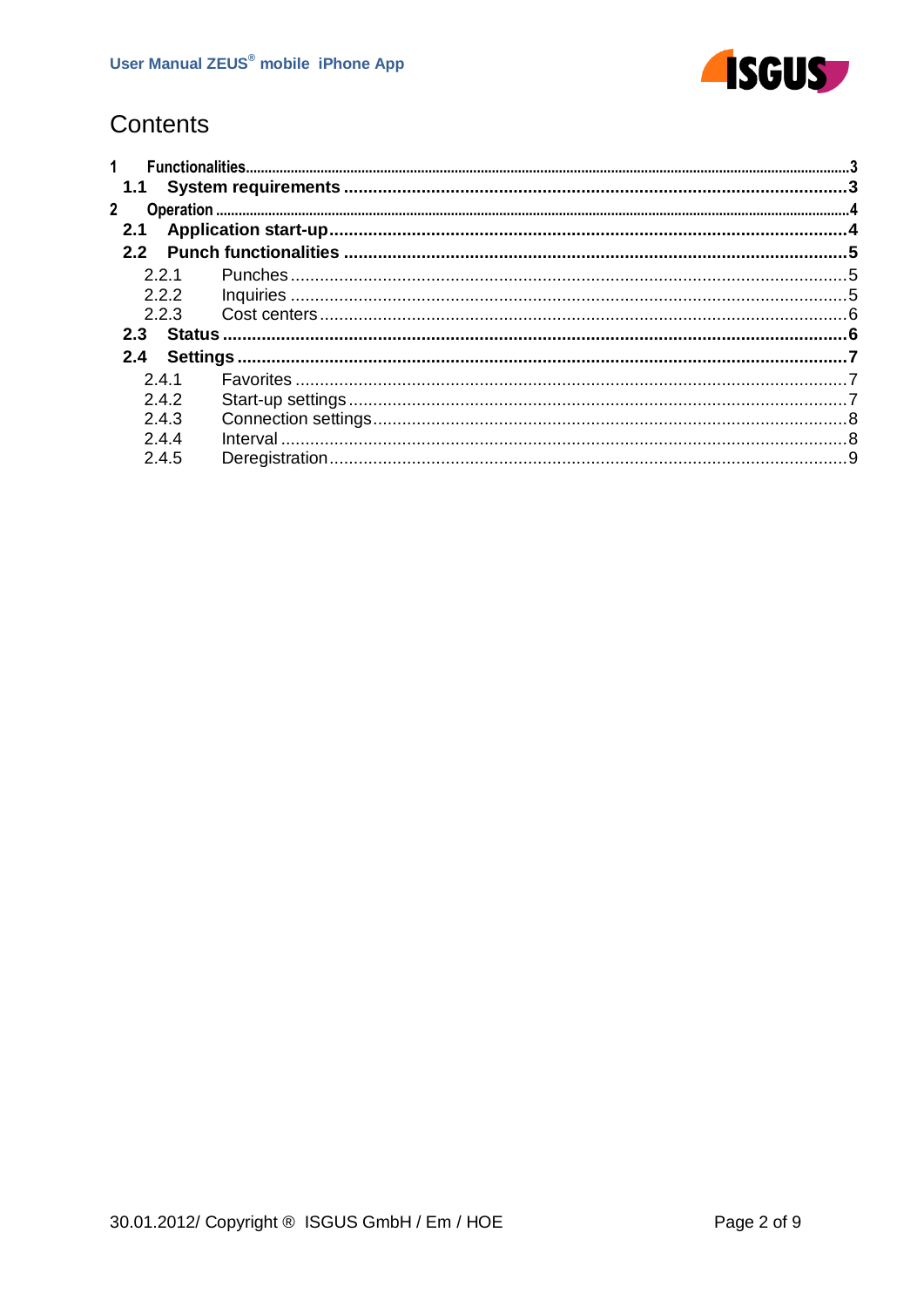

# <span id="page-2-0"></span>**1 Functionalities**

ZEUS® mobile is a solution for mobile Time & Attendance recording via Apple iPhone. The software is available as an iPhone App and is downloaded free of charge via the Apple App Store. For test and presentation purposes it is possible to register ZEUS<sup>®</sup> mobile on a ZEUS<sup>®</sup> Demo system in the ISGUS data centre, whereas for live operation, registration on the live system is required. Upon live registration the server-URL and the iPhone user are identified.

ZEUS<sup>®</sup> mobile acts as an offline terminal and supports the following ZEUS<sup>®</sup> punch types:

- Punches
	- o IN
	- o OUT
	- o IN/OUT (automatic)
	- o IN absence
	- o OUT absence
	- o IN/OUT absence
	- o IN/OUT: standby
	- o IN/OUT: on call service
- Inquiries
	- o Inquiry selection
- Cost centers
	- o Cost center fix number

Punches are transferred once the connection with the server has been established.

### <span id="page-2-1"></span>**1.1 System requirements**

The system requirements for ZEUS® mobile are as follows:

- ZEUS<sup>®</sup> Option "Smartphone application for Time & Attendance" [ID43]
- Apple iPhone Version 3G, 4, 4S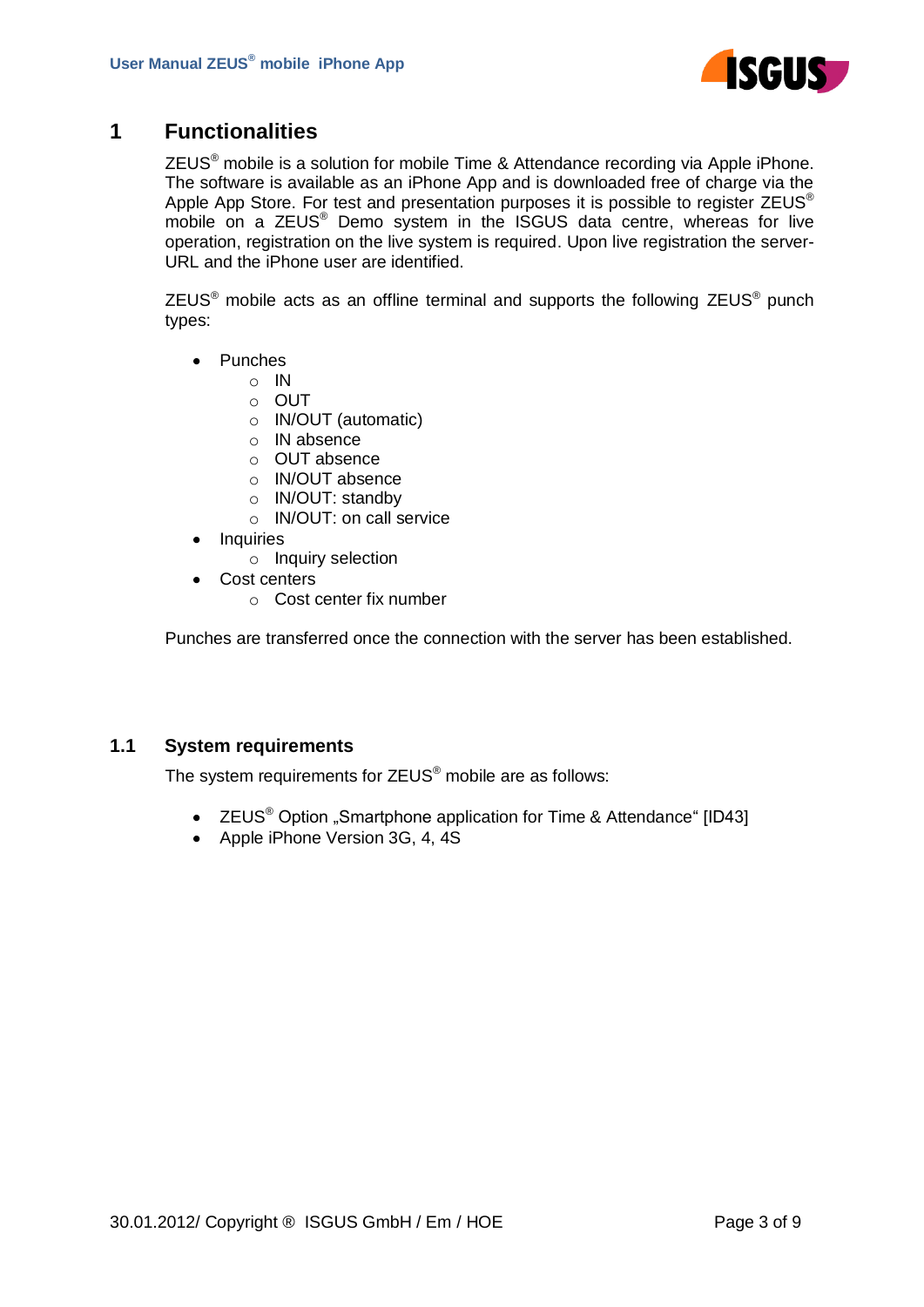

# <span id="page-3-0"></span>**2 Operation**

## <span id="page-3-1"></span>**2.1 Application start-up**

With the first login to the application, ZEUS<sup>®</sup> mobile requires registration on the ZEUS® WebServer.



For the registration, user name and user password as well as the URL of the ZEUS<sup>®</sup> WebServer are required. The default setting for the registration is a demo account of the ZEUS® Demo system in the ISGUS data center. The smart phone is registered via a simple click on the "Register" button.

#### **Note!**

In order to switch to the live system of the customer, "Deregistration" from the Demo system and new registration to the live system are required.

Following the registration procedure, first a splash screen is displayed and after some seconds the start-up page of the ZEUS<sup>®</sup> mobile application.



Selection of the various punch types is possible directly on the start page.

#### **Note!**

Alternatively to the standard start page, the iPhone user also has the possibility to select another start page via "Settings -> Start" (see item 2.4.2).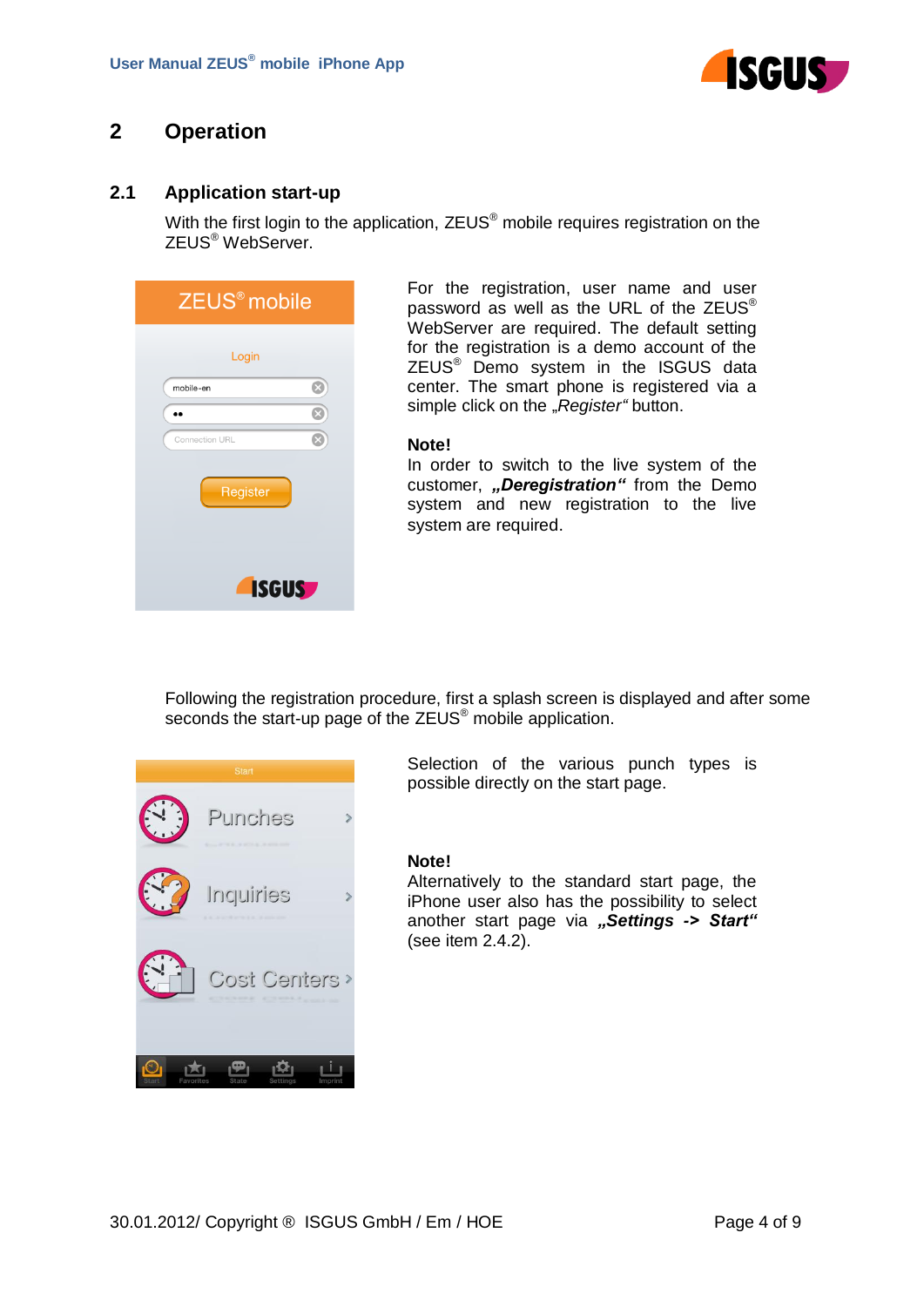

## <span id="page-4-0"></span>**2.2 Punch functionalities**

Upon selection of the punch type, the corresponding punching functionalities previously defined in ZEUS® are displayed.

## <span id="page-4-1"></span>**2.2.1 Punches**



By enabling one of the punch keys, a punch is effected. The punch is displayed below the selected button, is saved in the memory of the smart phone and is then transferred to the ZEUS<sup>®</sup> WebServer once a connection has been established.

#### **Note!**

The transfer status of the various punches is verified via function **"Status"** (see item 2.3).

## <span id="page-4-2"></span>**2.2.2 Inquiries**



Via the inquiry functions it is possible to display inquiry offline values that have been saved in the smart phone memory. Apart from the value itself, also the timeline of the value is displayed.

### **Note!**

The update interval of the offline display values is set via function "Settings -> *Interval*" (see item 2.4.4).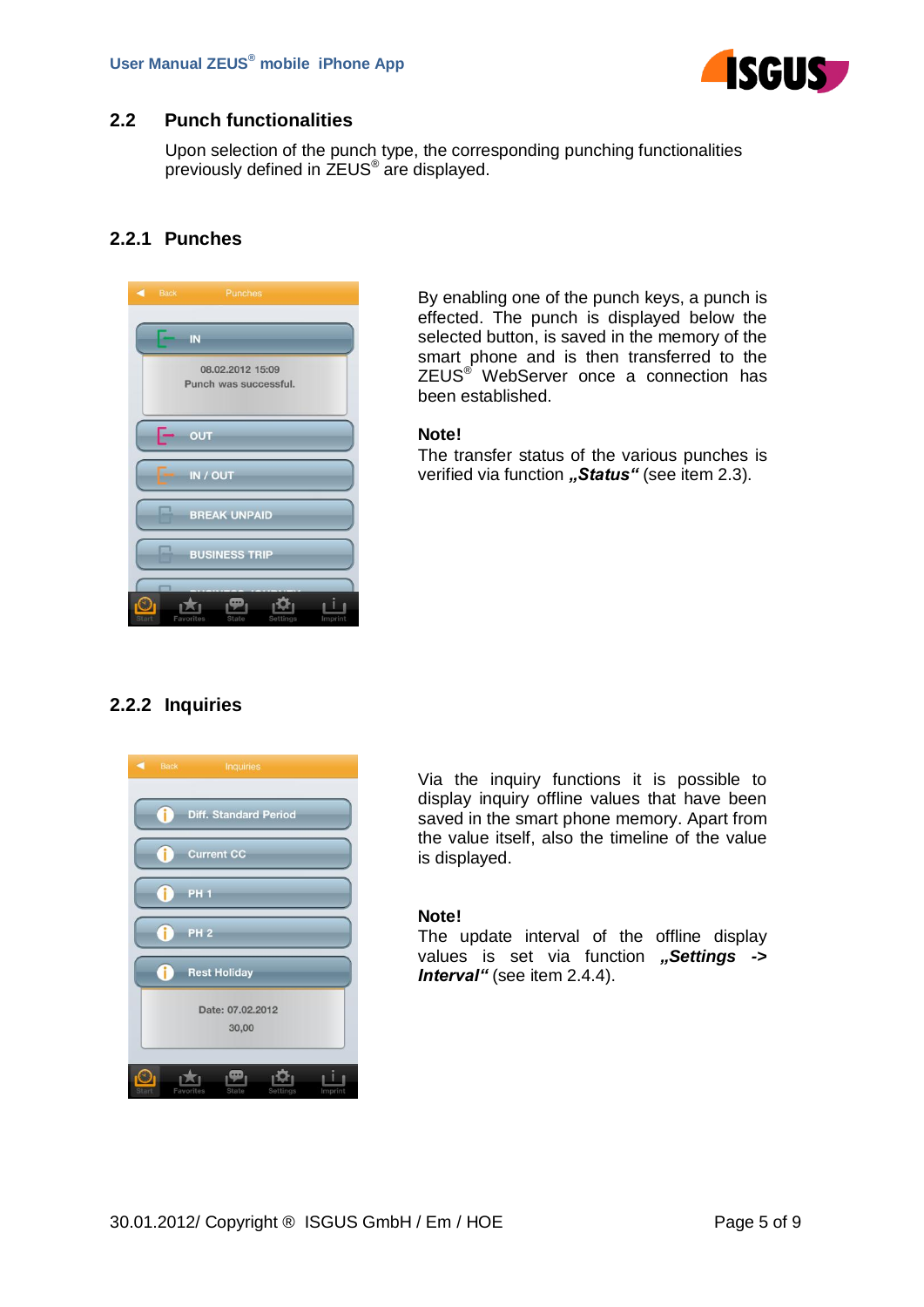

## <span id="page-5-0"></span>**2.2.3 Cost centers**



With ZEUS<sup>®</sup> mobile cost center punches of the type *"Cost center fix number"* are possible. This means that a fix cost center is assigned to each button. Analogue to the time punch, also the change to the selected cost center is made.

## <span id="page-5-1"></span>**2.3 Status**



All punches are saved in the memory of the smart phone and are transferred once the connection to the ZEUS® WebServer has been established.

Via the "Status" page it is possible to view the last punches and the corresponding transfer status.

A green checkmark symbolizes that the punch has been transferred.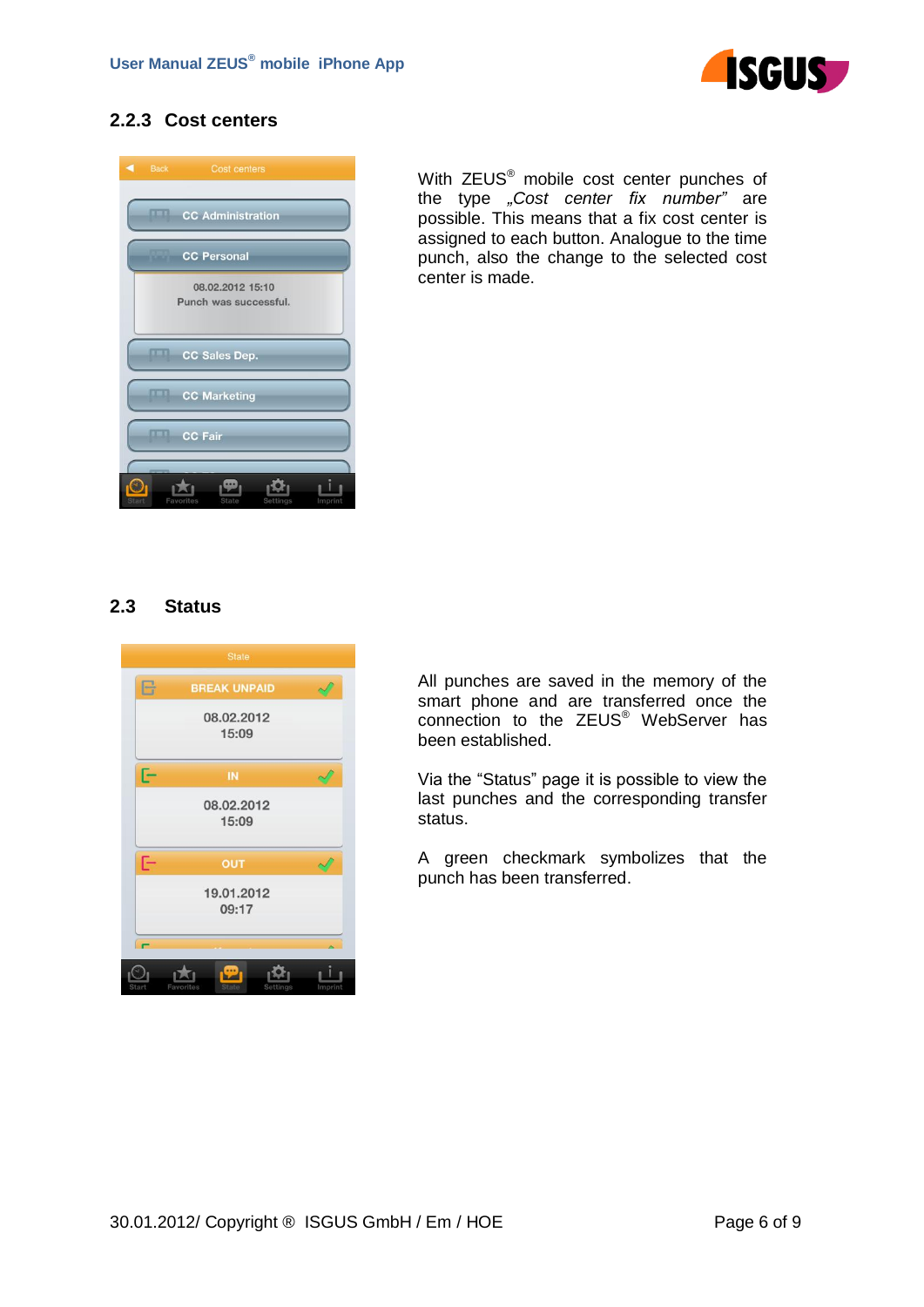

## <span id="page-6-0"></span>**2.4 Settings**

Menu item "Settings" enables the user to do various individual settings.

## <span id="page-6-1"></span>**2.4.1 Favorites**

Favorites are most frequently used functions. They can be viewed at a glance on a favorites' page.



Key "+" enables the user to add functions. Functions are deleted or relocated via key *"Edit"*.

#### **Note!**

The new configured page is called via menu item "Favorites".

## <span id="page-6-2"></span>**2.4.2 Start-up settings**



The following start-up pages are possible:

- Standard start-up page (see item 2.1)  $\bullet$
- Punches (see item 2.2.1)
- Inquiries (see item 2.2.2)
- Cost centers (see item 2.2.3)
- Favorites (see item 2.4.1)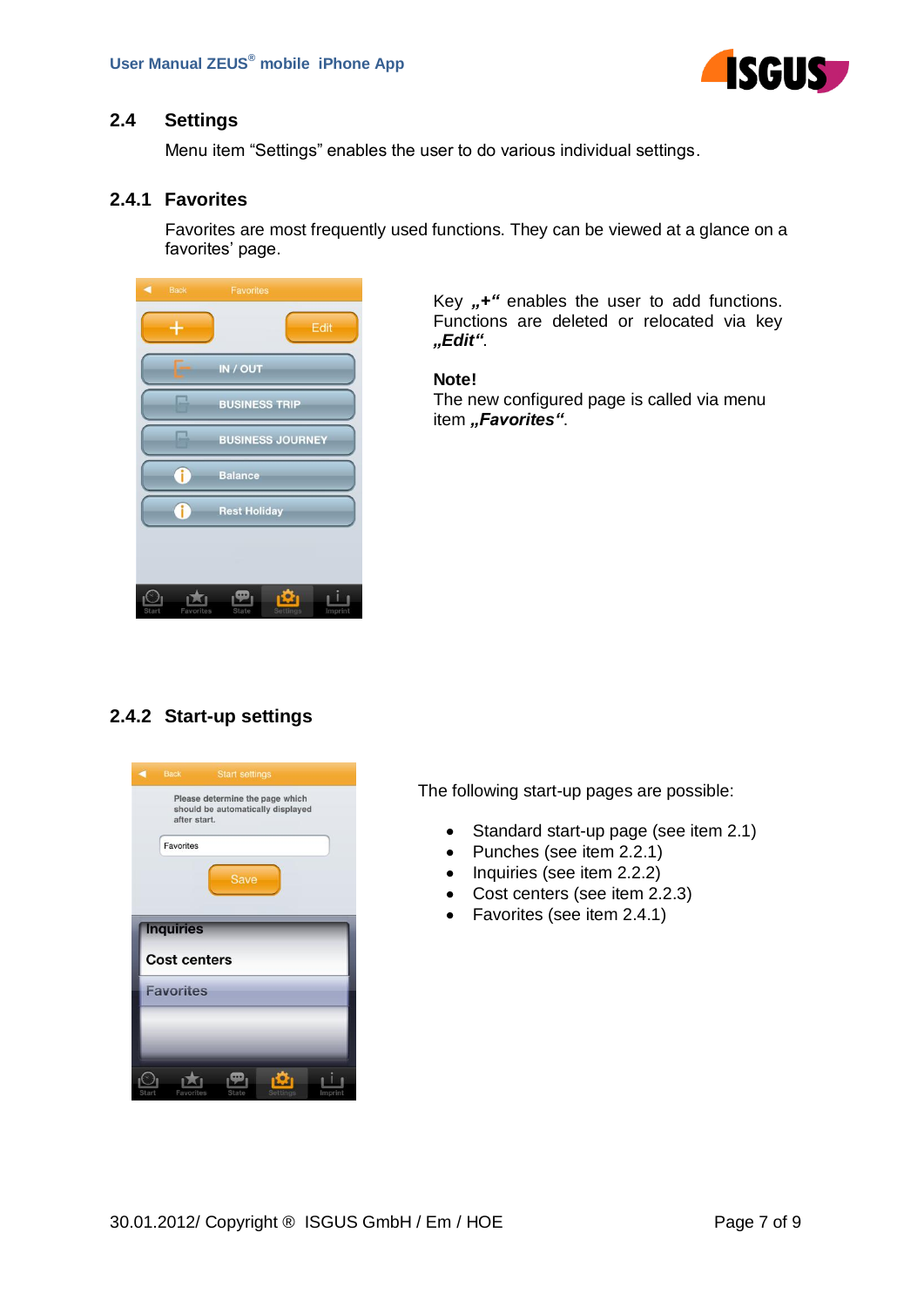

## <span id="page-7-0"></span>**2.4.3 Connection settings**



This screen is meant for entry of the new connection URL in the event that the initial connection URL to the WebServer of the customer changes during the operating life cycle of the solution.

## <span id="page-7-1"></span>**2.4.4 Interval**



Function key authorizations and calculated account values modified in the ZEUS<sup>®</sup> system are periodically transferred to ZEUS<sup>®</sup> mobile. Transfer can be defined hourly, daily or permanently.

#### **Note!**

The transferred account values are displayed via the *"Inquiry*" functions. (see item 2.2.2)